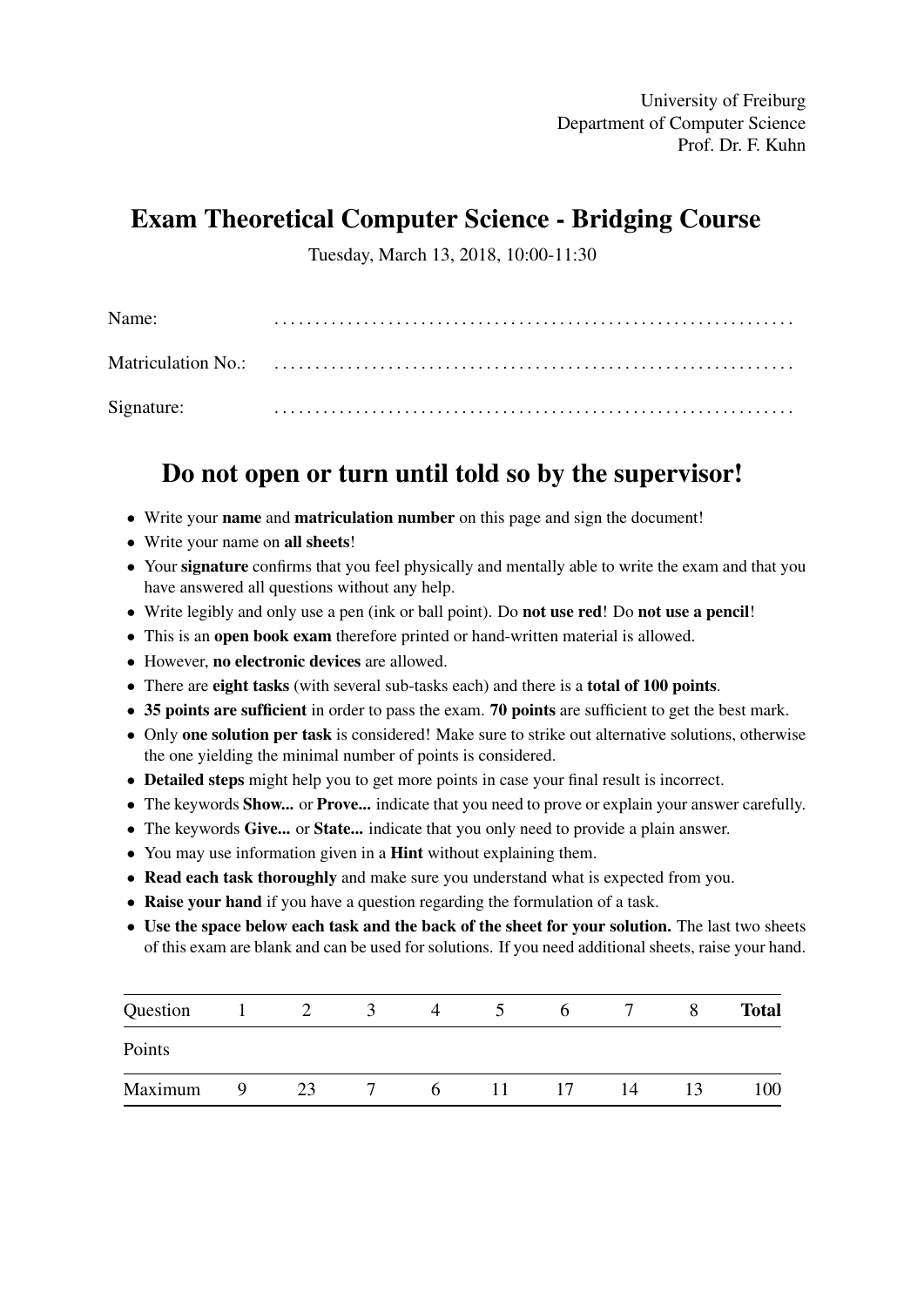### Task 1: Basic Mathematical Skills (9 Points)

1. Prove the equation  $\sum_{i=1}^{n} (i - 1/2) = \frac{n^2}{2}$  $\frac{n^2}{2}$  for all  $n \in \mathbb{N}$  by induction on *n*. *(5 Points)* 

2. Let A, B, C be sets. Prove the following implication: *(4 Points)*

$$
A \cap C = \emptyset \implies (B \setminus A) \cap C = B \cap C.
$$

*Remark:*  $A \setminus B := A \cap \overline{B}$  *is the 'set minus' operator, describing all elements of* A *that are not in* B*.*

### Sample Solution

1. *Induction base:* The statement is true for  $n = 1$ , since  $\sum_{i=1}^{1} i - 1/2 = 1/2 = \frac{1^2}{2}$  $rac{1^2}{2}$ . *(1 Points)*

*Induction hypothesis:* Presume the statement holds for an arbitrary, fixed  $n \in \mathbb{N}$ .

*Induction step:*  $\sum_{i=1}^{n+1} i - 1/2 = n + 1 - 1/2 + \sum_{i=1}^{n} i - 1/2$  <sup>Ind</sup>  $\stackrel{\text{Ind. hyp.}}{=} n + 1/2 + \frac{n^2}{2}$  $n + 1/2 + \frac{(n+1)^2 - 2n - 1}{2} = \frac{(n+1)^2}{2}$  $\frac{(4 \; Points)}{2}$ .

2. Let  $A \cap C = \emptyset$ . We show both inclusions.  $\subseteq$ : Let  $x \in (B \setminus A) \cap C$ . Then x is obviously also contained in  $B \cap C$ .

⊇: Let  $x \in B \cap C$ . Then  $x \in C$  and due to  $A \cap C = \emptyset$  it is not contained in A. From  $x \in B$  and  $x \notin A$  we deduce that  $x \in (B \setminus A)$ . That is  $x \in (B \setminus A) \cap C$ .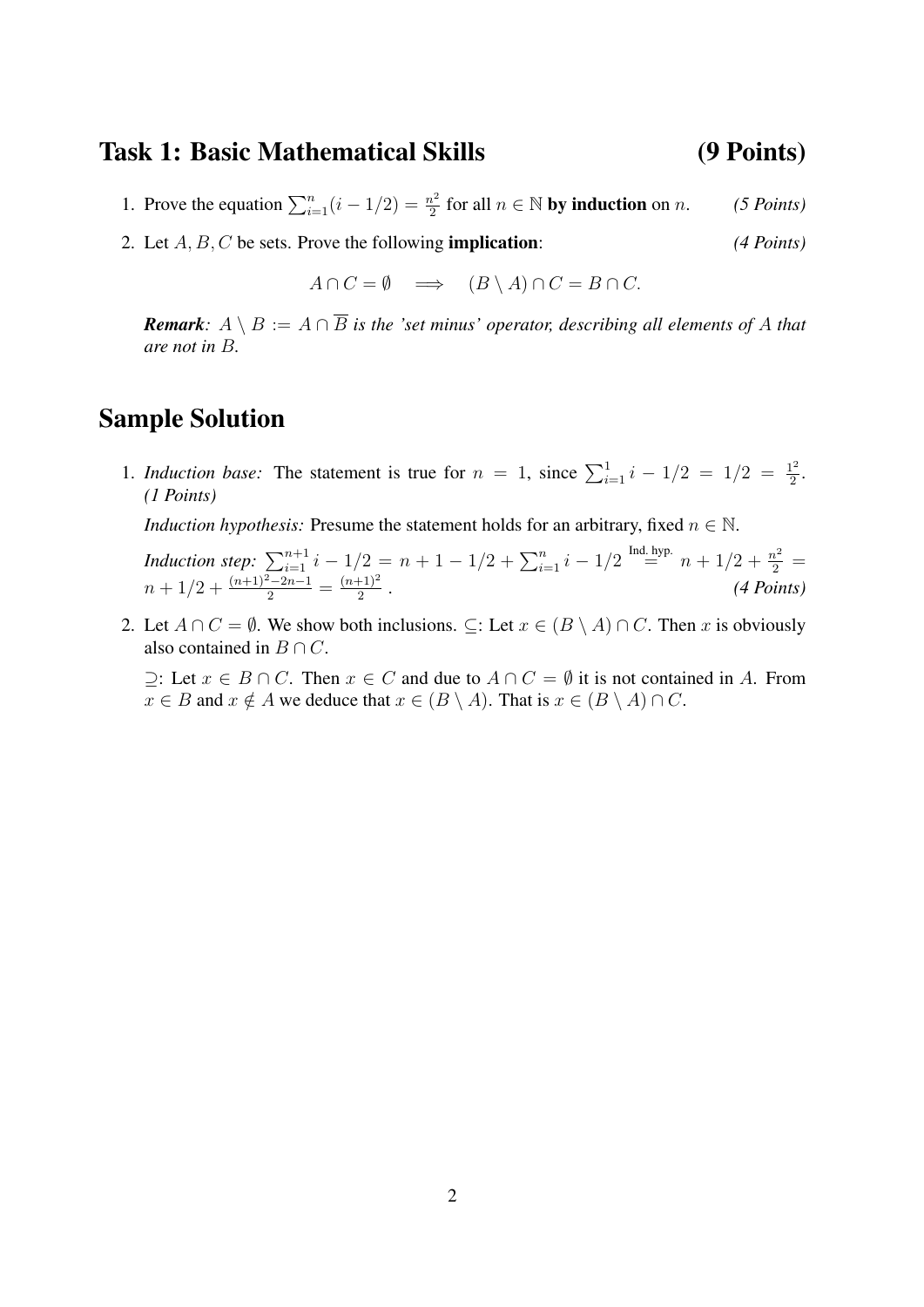### Task 2: DFAs, NFAs (23 Points)

- 1. Consider the following languages over the alphabet  $\Sigma = \{a, b\}$ . Let L' be the language defined by the regular expression  $(aa)^*(bb)^* \cup b$ . Let  $L = \Sigma^* \setminus L'$ .
	- (a) What is the shortest word in the language L? *(2 Points)* (b) Draw a DFA for language  $L'$ . *(6 Points)*
	- *Remark: You get partial points if you draw an automaton for the language defined* by the regular expression  $(aa)^*(bb)^*$ .
	- (c) Draw a DFA for language  $L$  or explain how to modify the DFA for  $L'$  to obtain a DFA for L. *(4 Points) (4 Points)*
- 2. Let S be the language consisting of all words of the form  $w_1w_2w_3$  with  $w_1, w_2, w_3 \in$  ${a, b, c}^*$  and
	- $w_1$  contains no  $a$ 's, and
	- $w_2$  contains no b's and no c's and an even number of a's, and
	- $w_3$  contains no b's and no c's.

Give a regular expression that generates S and uses at most three letters of  $\Sigma$ . Here a letter is counted more than once if it occurs more than once in the regular expression, e.g., the expression  $aa(bbb)^*ca$  uses 7 letters, three times the letters a, three times the letters b and once the letter *c*. *(4 Points)* 

- 3. State the difference between deterministic and non-deterministic finite automatons. Which one (DFA or NFA) can recognize the larger class of languages? *(2 Points)*
- 4. Let  $T := \{a^ncb^{n+2} \mid n \ge 0\}$ . Either prove that T is regular by giving the corresponding DFA or prove that T is not regular. *(5 Points)*

### Sample Solution

(b)

1. (a) As  $\epsilon$  and b are not contained in L the shortest word in L is a.

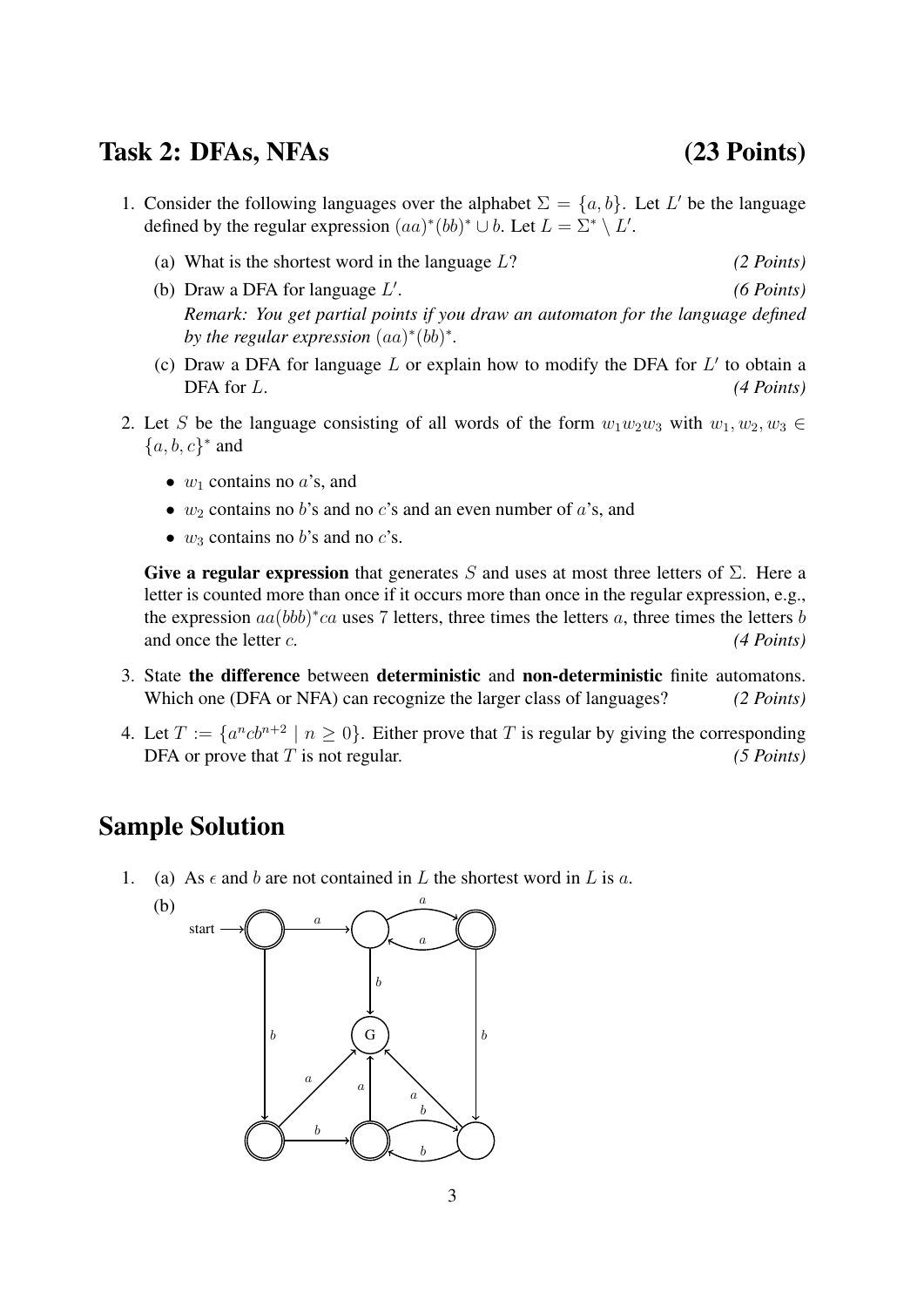(c) Exchange accepting and non-accepting states. This does not work for an NFA. Make sure that there is a garbage state! a



- 2.  $(b \cup c)^* \cdot (aa)^* a^* = (b \cup c)^* \cdot a^*$ .
- 3. The transition of a DFA is  $\delta: Q \times \Sigma \rightarrow Q$ . The transition function of an NFA is  $\delta: Q \times \Sigma_{\epsilon} \to 2^Q$ , where  $\Sigma_{\epsilon} = \Sigma \cup {\epsilon}$ . Both recognize the same class of languages.
- 4. We proof that  $T$  is not regular by using the pumping lemma. Assume  $T$  was regular and let p be the pumping length. We consider the word  $w = a^p c b^{p+2}$ . Consider any partition  $w = xyz$  with  $|xy| \leq p$  and  $|y| > 0$ . Then y only consists of as, so xyyyz contains at least as many as as bs, which means that it is not in T.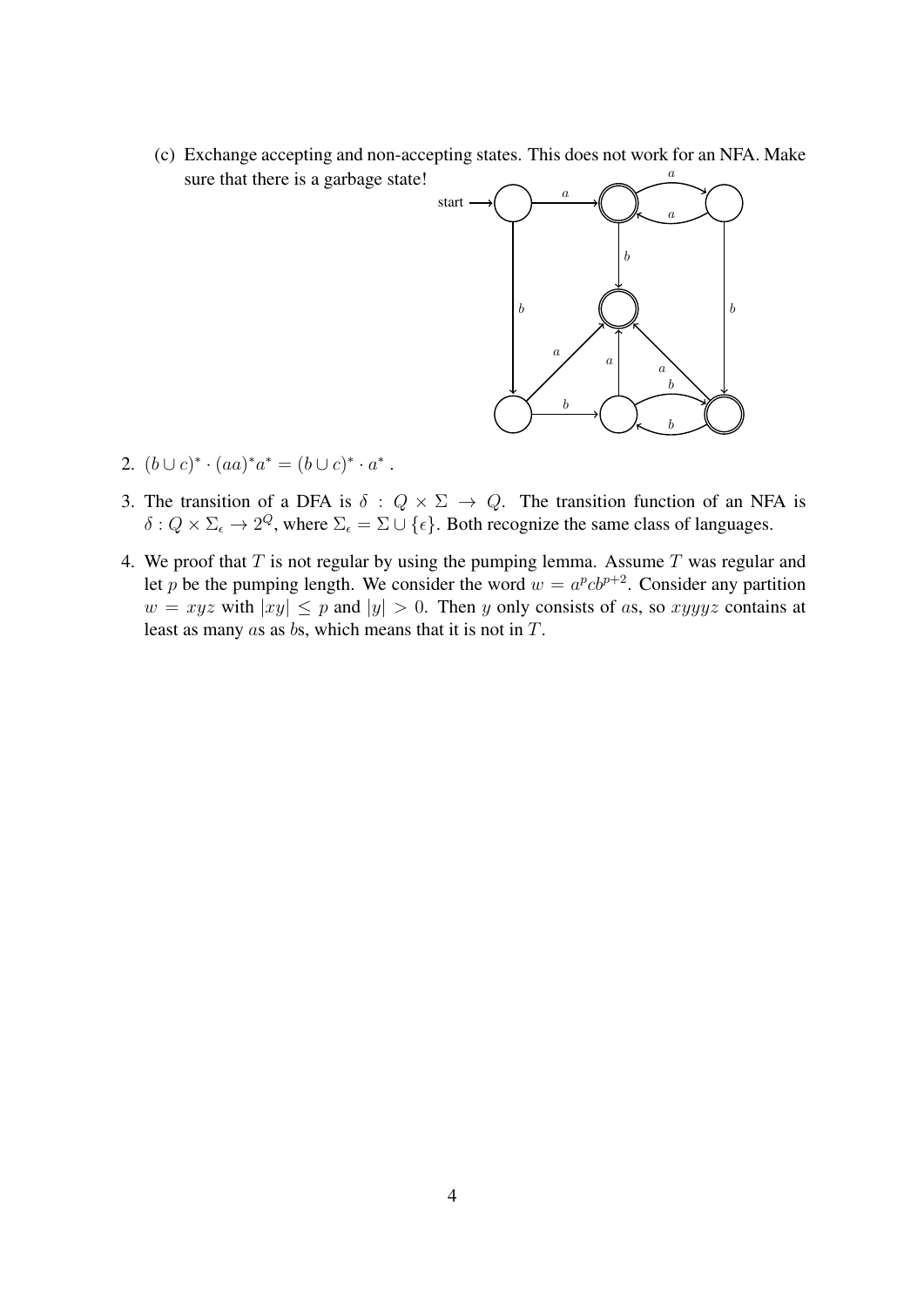## Task 3: Context-Free Languages (7 Points)

1. Give an example of a language that can be recognized by a pushdown automaton but not by a non-deterministic finite automaton. *(no proof required) (1 Points)*

Consider the following language.

$$
L = \{(ab)^n (ba)^{2n} \mid n \ge 1\}.
$$

- 2. What is the shortest word in the language? *(1 Points)*
- 3. Give a context free grammar that generates L. *(5 Points)*

## Sample Solution

- 1.  $\{a^nb^n \mid n \in \mathbb{N}\}\$
- 2. abbaba
- 3.

 $S \to abS_1baba$  $S_1 \rightarrow abS_1baba \mid \varepsilon$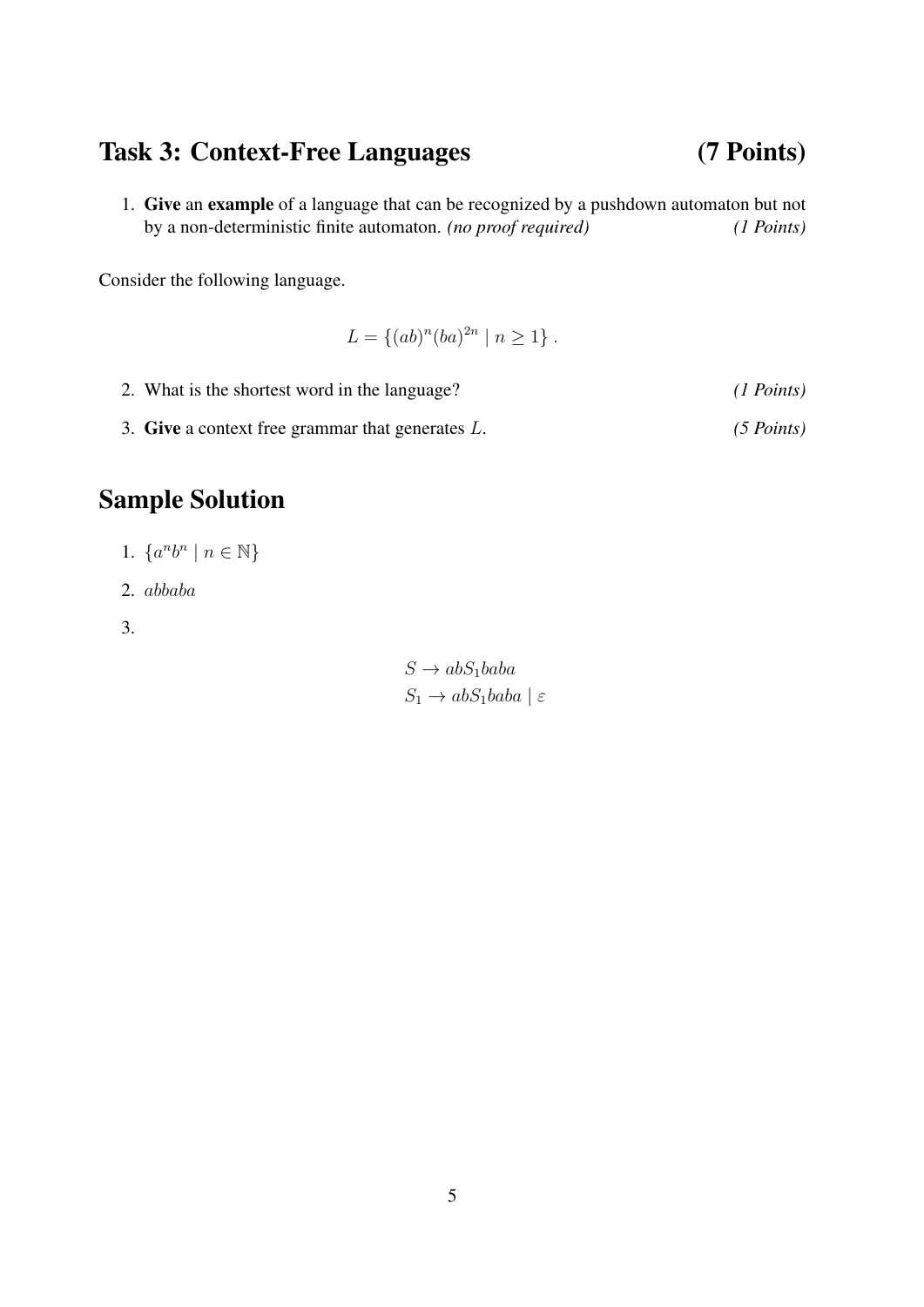## Task 4: Turing machines (6 Points)

- 1. Is there a Turing machine that recognizes the language  $L$  defined in task 2.1 of this exam? *Remark: Do not just answer 'yes' or 'no' but explain your answer with a few (!) words. (2 Points)*
- 2. Consider the following types of computational models: GNFA, NFA, DFA, multitape non-deterministic Turing machine, single-tape deterministic Turing machine, PDA, and multitape deterministic Turing machine.

Order these types according to their computational power. Write  $X = Y$  if the class of languages recognized by machines of type  $X$  equals the class of languages recognized by machines of type Y, and write  $X \leq Y$  if there is a language that is recognized by a machine of type Y but by none of type X. *(4 Points)* 

## Sample Solution

- 1. Yes, any DFA can be easily simulated by a Turing machine.
- 2. DFA = NFA = GNFA  $\langle$  PDA  $\langle$  single-tape deterministic Turing machine = multitape deterministic Turing machine = multitape non-deterministic Turing machine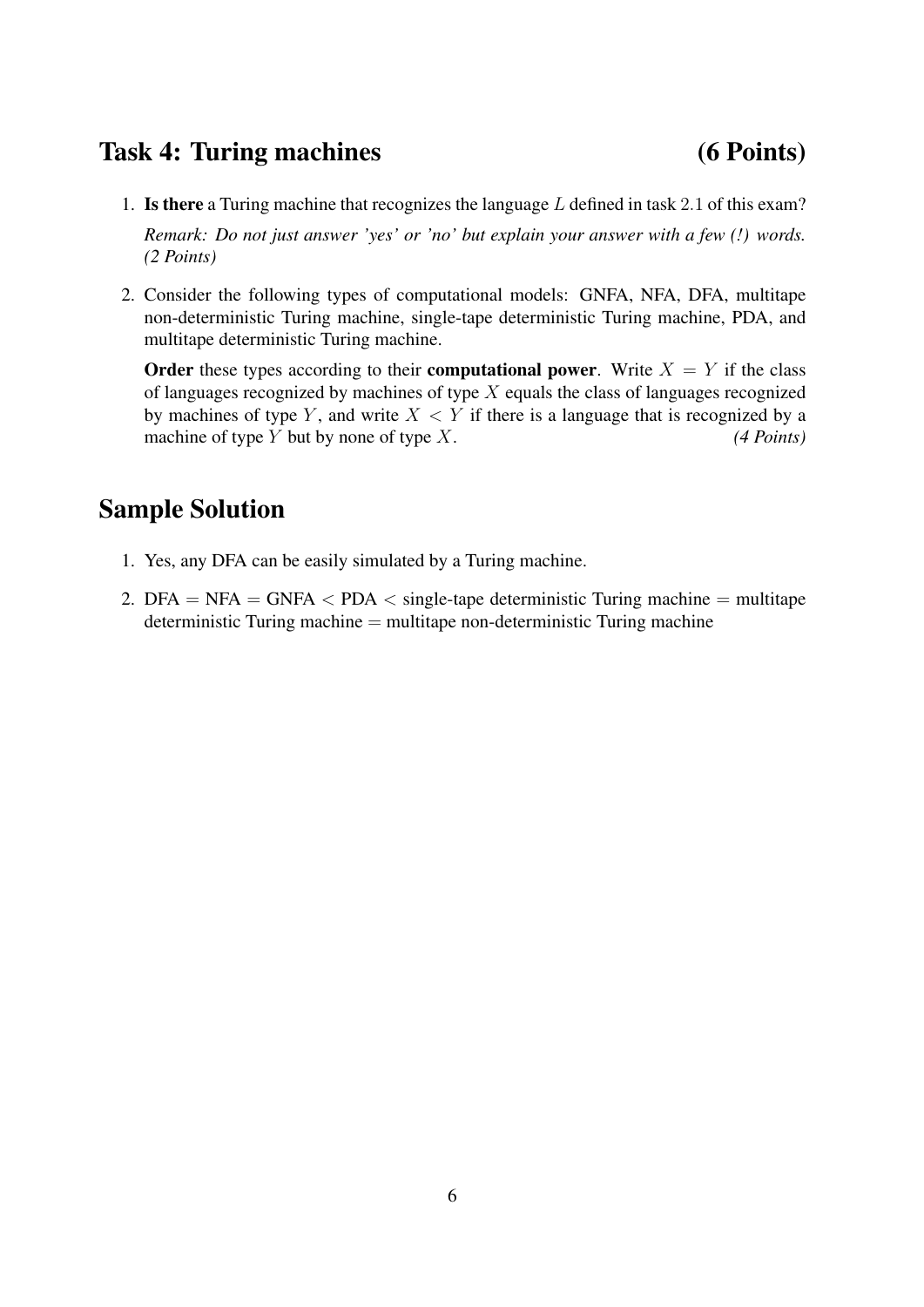## Task  $5: \mathcal{O}$  - Notation (11 Points)

State whether the following claims are true or false *(1 point each)*. Then prove or disprove the claim. Use the definition of the O-notation.

1.  $\sqrt{2}^{\log_2 n} \in \mathcal{O}(\mathbb{R})$ √ 2 · n). *(1+4 Points)*

$$
2. \ 3^{2n} \in \mathcal{O}(2^{3n}). \tag{1+5 Points}
$$

# Sample Solution

- 1. The claim is true.  $\sqrt{2}^{\log_2 n}$  = √  $2^{\log_2 n} =$ √  $\overline{n}\leq$ √ 2 · *n* for  $n \ge 1$  (i.e., choose  $c = 1$  and  $n_0 = 1$ ).
- 2. The claim is false. Let  $c > 0$ .

$$
3^{2n} \le c \cdot 2^{3n}
$$

$$
\Leftrightarrow 9^n \le c \cdot 8^n
$$

$$
\Leftrightarrow \left(\frac{9}{8}\right)^n \le c
$$

$$
\Leftrightarrow n \le \log_{\frac{9}{8}}(c)
$$

This means that for any  $c > 0$  and any  $n_0$ , there is an  $n \ge n_0$  such that  $3^{2n} > c \cdot 2^{3n}$ (choose  $n = \max\{n_0, \log_{\frac{9}{8}}(c) + 1\}$ ).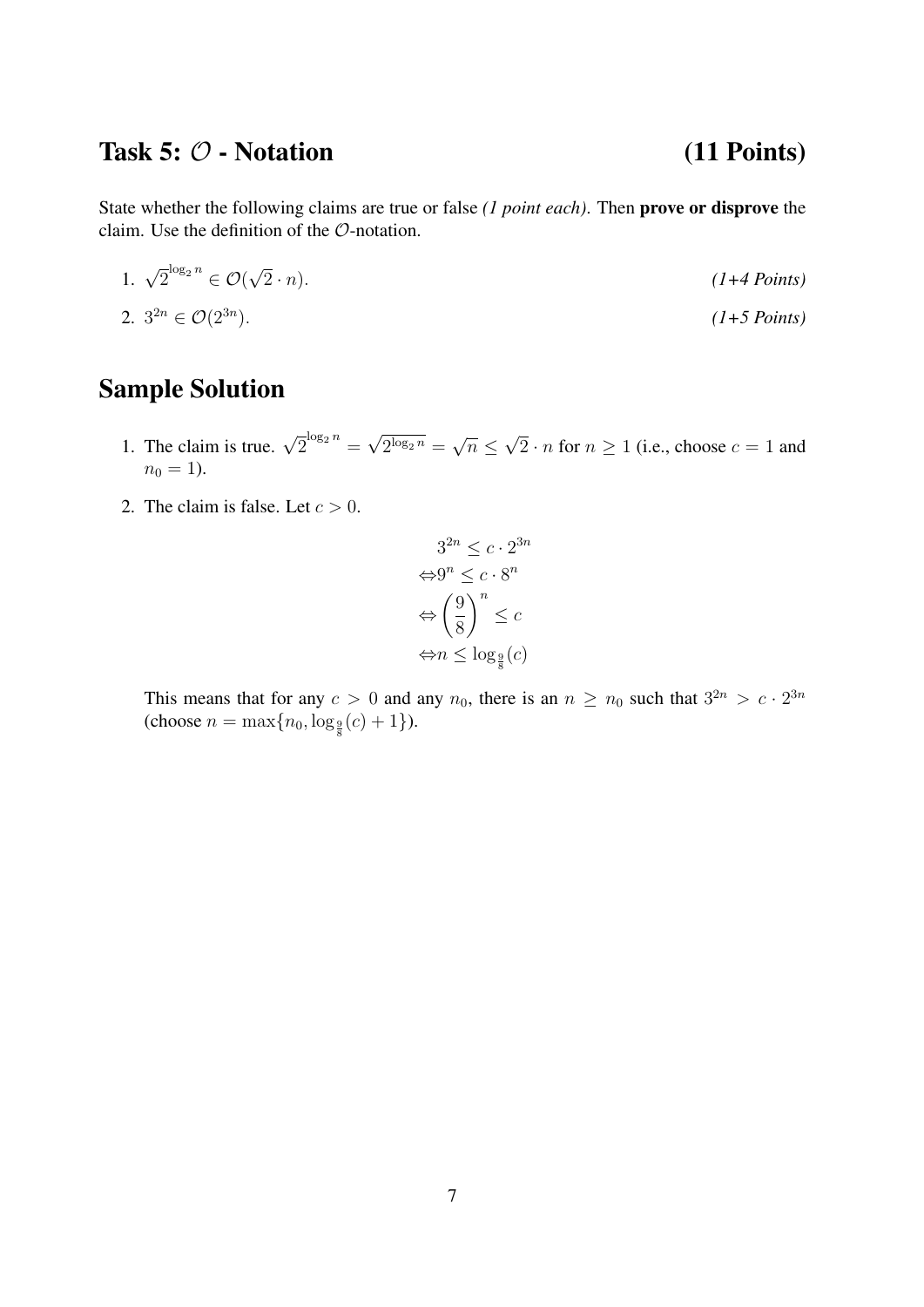### Task 6: Decidability (17 Points)

1. Consider the problem MATCHING:

MATCHING :=  $\{\langle G, k \rangle | G$  is a simple graph and has a **k-matching**.

A k-matching of  $G = (V, E)$  is a subset  $M \subseteq E$  with size k such that there are no two adjacent edges  $e \neq e' \in M$ .

Show that MATCHING is decidable by giving an algorithm (abstract description or pseudocode) that decides whether a graph has a k-matching. *(6 Points)*

- 2. Let H be the language of the halting problem. Give a language L such that  $L \cap H$  decidable and give a language K such that  $K \cap H$  is undecidable. Prove your claims. *(5 Points)*
- 3. Let  $\Sigma$  be a fixed finite alphabet. Show that the language of deterministic finite automatons (DFAs) on  $\Sigma$  that accept no word is decidable. Formally, show that

 $L = \{ \langle A \rangle | A$  is a deterministic finite automaton with  $L(A) = \emptyset \}$ 

is a decidable language.

*Remark: You can use that it is not difficult to construct a Turing machine which tests whether an input is the well formed encoding of a deterministic finite automaton. (6 Points)*

### Sample Solution

1. Given an input graph  $G = (V, E)$  with input number k, we test for all of the at most  $\mathcal{O}(|E|^k)$  possible subsets of the edges of size k whether they form a matching. *Remark: The exact number of possible sets does not matter, it is sufficient to state that there are only finitely many*.

To check whether a subset M is a matching we iterate through all pairs of edges  $e, e' \in M$ . For all  $\{u, v\} = e \neq e' = \{u', v'\}$  we test whether they are adjacent. The edges are adjacent if  $|\{u, v, u', v'\}| \leq 3$ . (Remark: One could argue more detailed here about how to do this test.) If we do not find such an adjacent pair we accept the set M and  $(G, k)$  if we find an adjacent pair of edges for each possible set M we reject  $(G, k)$ . *(1 Points)* 

*Remark: The run-time of the algorithm does not need to be analyzed in order to obtain the point. It suffices to point out that all involved steps are finished after finite time.*

- 2.  $L = \emptyset$  and  $K = H$ .
- 3. Let B be a DFA such that the language generated by B is  $\emptyset$ . That is,  $L_B = \emptyset$ . (It is easy to see that this is always possible regardless of the alphabet  $\Sigma$  simply by not having an accepting state.) We have shown in the video lecture that testing equivalence for two DFA is a decidable problem. Let  $M$  be such a Turing machine that can test equivalence for two DFA. We can construct a Turing machine  $M'$ , such that upon input A where A is a DFA,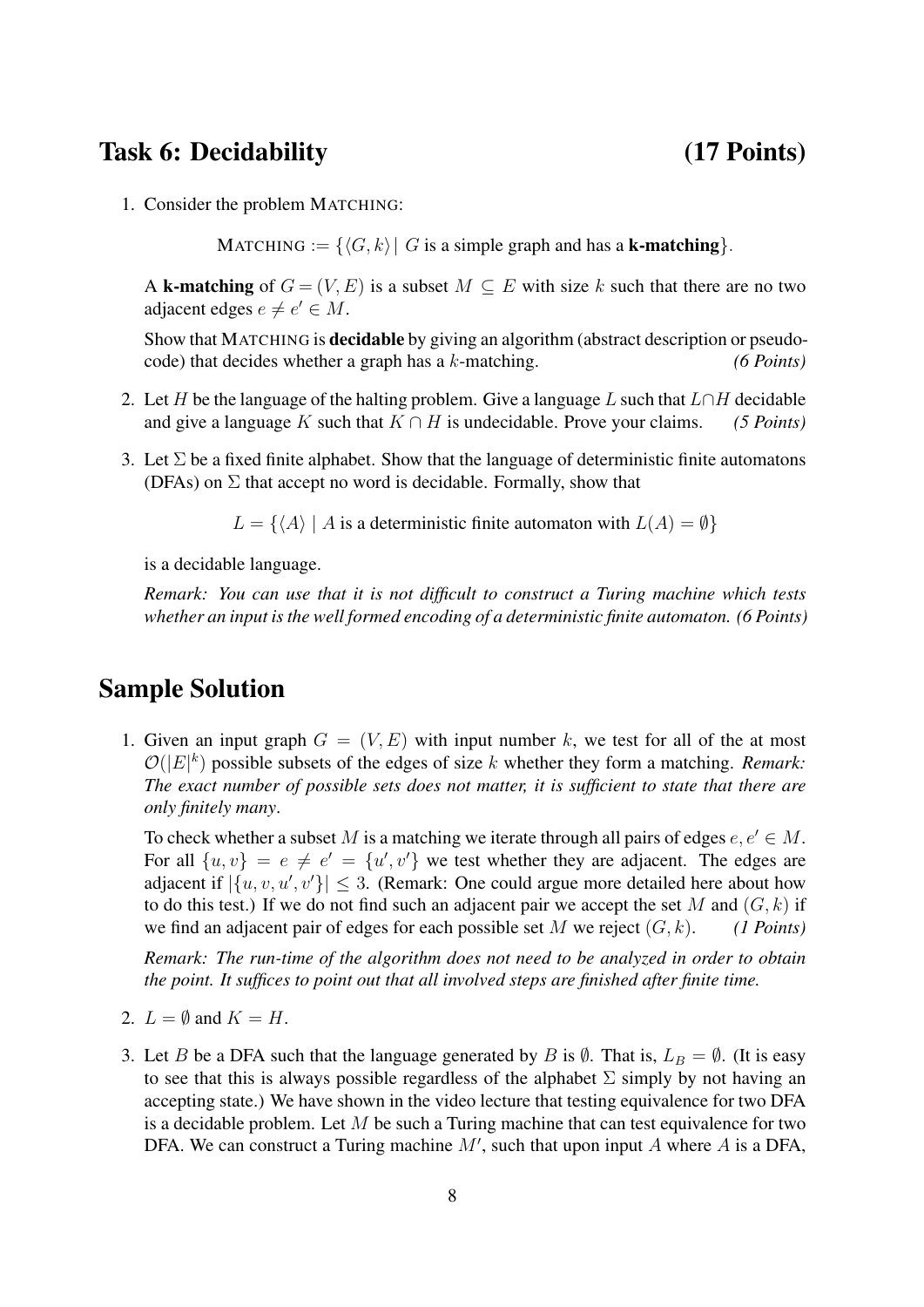it will run M with input  $\langle A, B \rangle$ . If M accepts the input, then M' accepts the input A as well, otherwise  $M'$  rejects. Since  $M$  will give a definite answer in finite time, we know  $M'$  will give a definite answer in finite time as well. Hence, we know  $\mathcal L$  is decidable.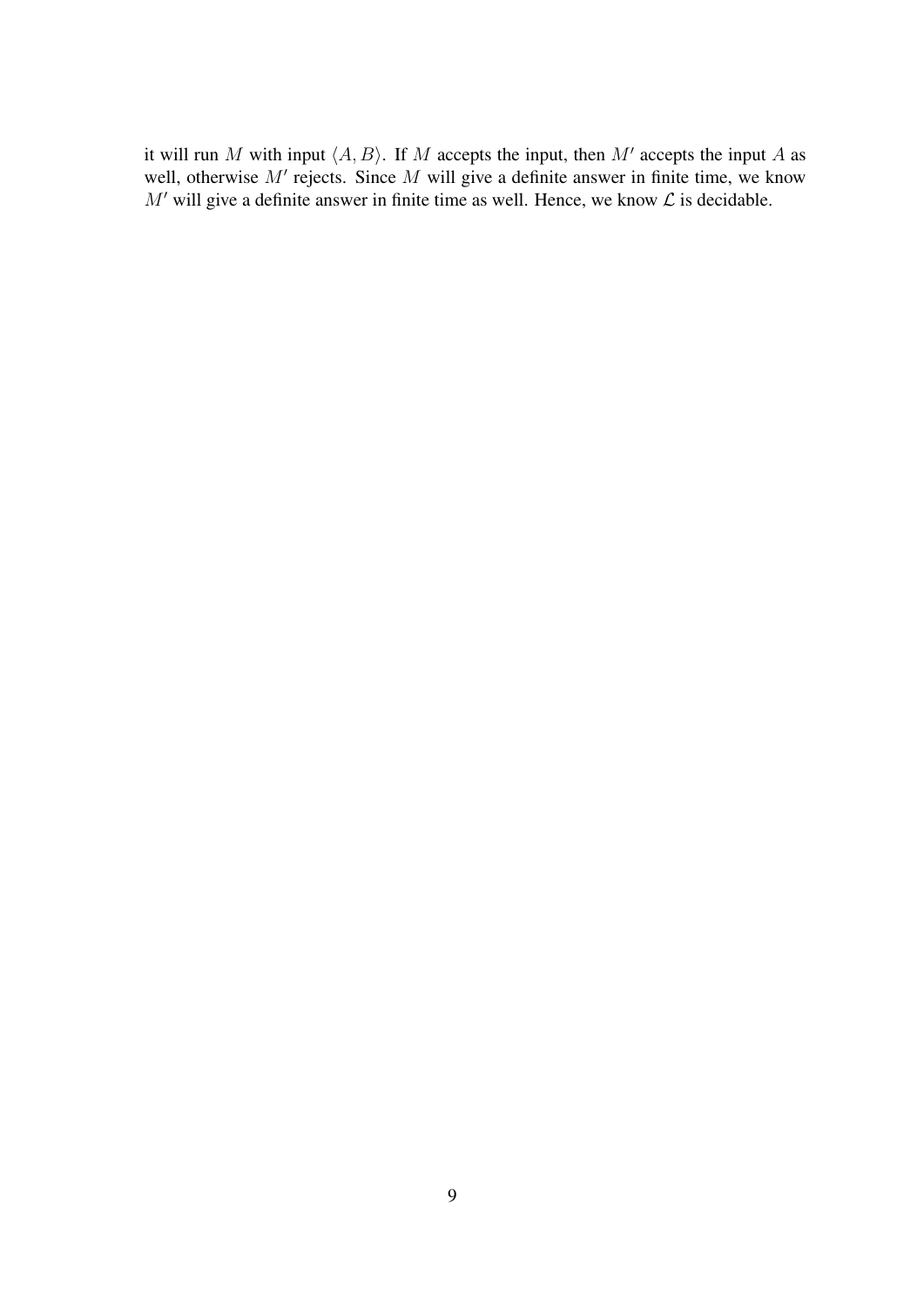### Task 7: Complexity Theory (14 Points)

- 1. Give a language that cannot be decided by any Turing machine that runs in at most  $O(n!)$ steps where *n* is the length of the input. *(2 Points)*
- 2. Given a graph  $G = (V, E)$ , a vertex cover is a subset  $U \subseteq V$  of nodes of G such that every edge of  $G$  is adjacent to a node in the subset  $U$ .

The VERTEXCOVER-problem is defined as

VERTEXCOVER :=  $\{\langle G, k \rangle \mid G$  is a simple graph and has a **vertex cover** of size at most  $k$ .

Show that VERTEXCOVER is  $\mathcal{NP}$ -complete. *(12 Points)* 

You may use that the problem INDEPENDENTSET is  $N \mathcal{P}$ -complete.

INDEPENDENTSET :=  $\{\langle G, k \rangle \mid G$  is a simple graph and has an **independent set** of size at least  $k$ .

An **independent set** of size k of  $G = (V, E)$  is a subset  $I \subseteq V$  of nodes, such that  $|I| = k$ and  $\{u, v\} \notin E$  for all  $u, v \in I$ .

### Sample Solution

- 1. The halting problem is not Turing-decidable and thus not decidable by a Turing machine in at most  $O(n!)$  steps.
- 2. We reduce INDEPENDENTSET to VERTEXCOVER.

*Claim*: If  $G = (V, E)$  is a simple graph, then  $S \subseteq V$  is an independent set iff  $V \setminus S$  is a vertex cover.

It follows that a graph has an independent set of size at least  $k$  iff it has a vertex cover of size at most  $|V| - k$ . So for a given INDEPENDENTSET instance  $\langle G, k \rangle$  we check if  $\langle G, |V| - k \rangle$  is in VERTEXCOVER. The transformation from  $\langle G, k \rangle$  to  $\langle G, |V| - k \rangle$  can be done in polynomial time.

*Proof of the claim*: Suppose  $S \subseteq V$  is an independent set. Let  $(v, w)$  be an edge. Not both v and w can be in S, thus one of it is in  $V \setminus S$ . Now suppose  $V \setminus S$  is a vertex cover. Let v and w be in S. Then  $(v, w) \notin S$ , because otherwise  $(v, w)$  would not be covered.

To show that VERTEXCOVER is in  $\mathcal{NP}$  we use the guess and check procedure.

**Guess:** Given an instance  $\langle G, k \rangle$  of VERTEXCOVER guess a subset  $U \subset V$  of size at most k.

**Check:** For each edge  $(v, w) \in E$ , go through U and check if v or w is in U. This takes  $\mathcal{O}(|E| \cdot k)$  steps.